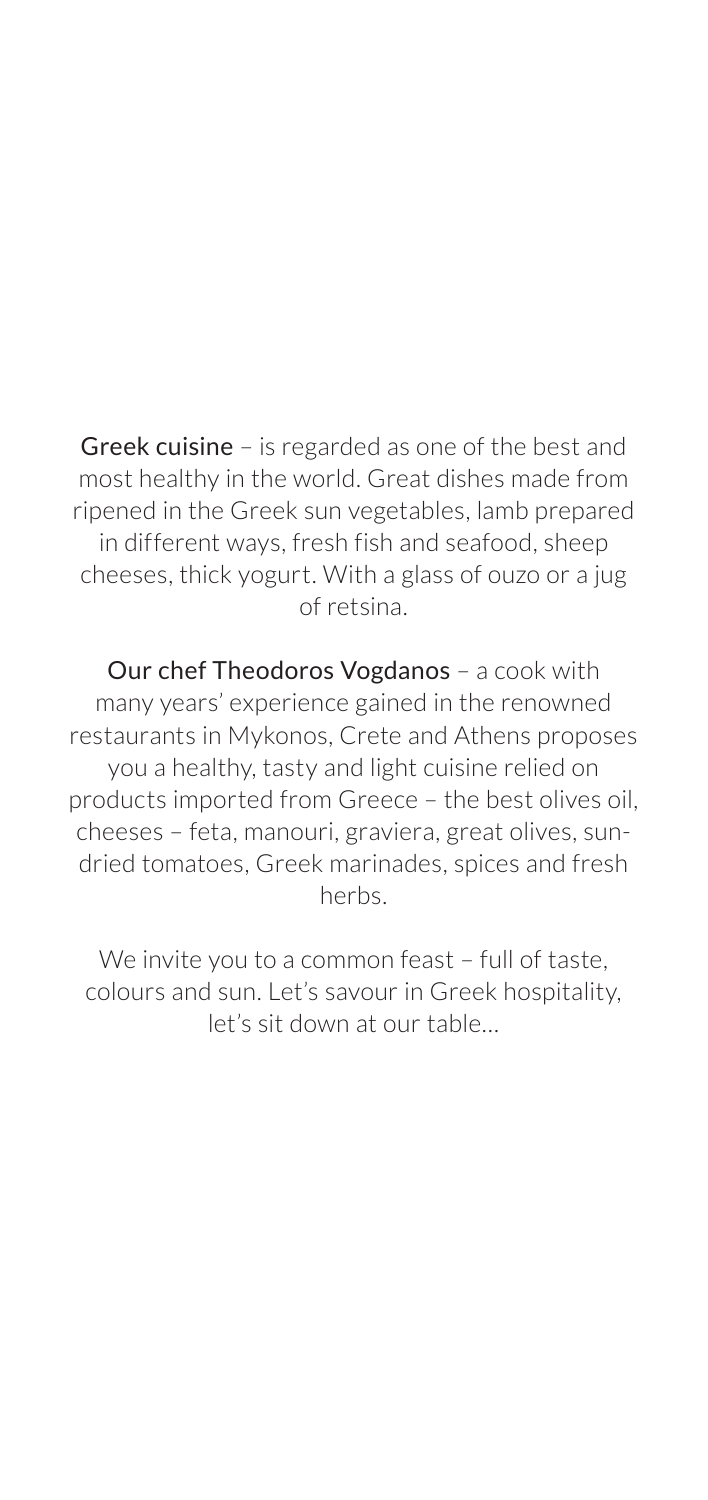## CHEF SET MENU for two people - with free carafe of wine 0.5l

# POSEJDON - 210

## Tzatziki me pita

*Greek yoghurt dip with fresh cucumber, garlic, dill and olive oil served with pita* 

# Horiatiki

*traditional Greek salad made from tomatoes, cucumber, red peppers, feta cheese and Kalamata olives with extra virgin olive oil* 

# Midia achnista me feta

*mussels cooked in white wine with feta cheese and garlic served with pita*

## Garides saganaki

*prawns with feta cheese and garlic, baked in tomato sauce* 

# Kalamarakia tiganita

*fried squid served with tartar sauce* 

## Oktapodaki scharas

*grilled octopus drizzled with olive oil, lemon and fresh herbs* 

# ZEUS - 195

# Tzatziki me pita

*Greek yoghurt dip with fresh cucumber, garlic, dill and olive oil served with pita* 

# Horiatiki

*traditional Greek salad made from tomatoes, cucumber, red peppers, feta cheese and Kalamata olives with extra virgin olive oil* 

## Haloumi

*grilled halloumi cheese with tomatoes, pita and basil sauce* 

## Gyros

*real Greek pork or chicken gyros served with homemade chips, tomatoes, onions, pita and tzatziki* 

# Musaka

*traditional Greek dish made of aubergines, potatoes and minced meat baked under béchamel sauce served with salad* 

## Baklawa

*traditional Greek cake stuffed with almonds and nuts*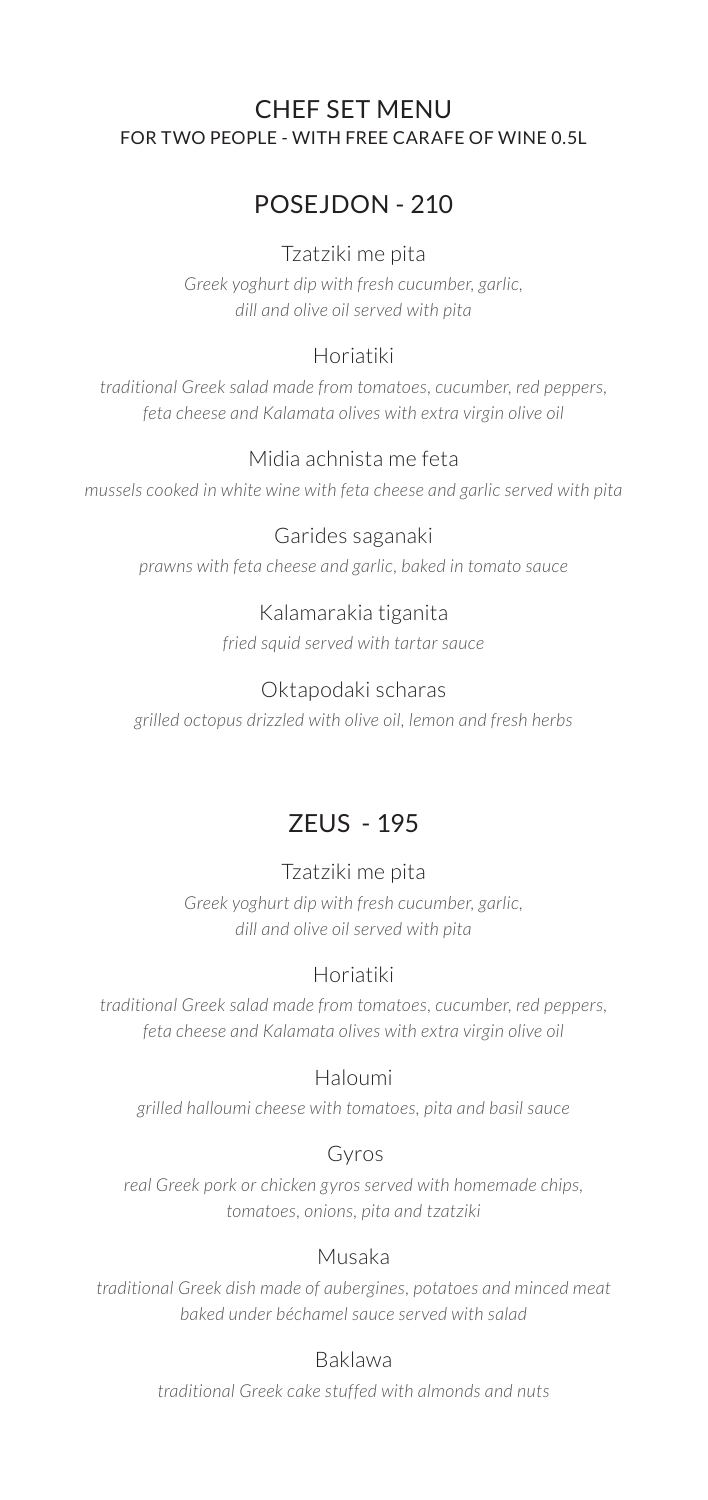# Soups

#### Fakes

*traditional Greek lentil soup served with feta cheese and olives* 

18

## Supa thalassinon

*fish soup with fresh tomatoes, mussels, prawns and cod with vegetables* 

32

# COLD STARTERS

### Tzatziki

*Greek yoghurt dip with fresh cucumber, garlic, dill and olive oil served with pita* 

18

#### Humus

*chickpeas and tahini (sesame paste) mousse with olive oil served with pita* 

18

#### Gavros marynatos

*Greek fish ''Gavros'' marinated in olive oil with fresh herbs served with red onion, capers, rocket and pita bread* 

26

## Avokado me feta ke roka

*avocado with feta cheese, rocket, cherry tomatoes drizzled with balsamic sauce*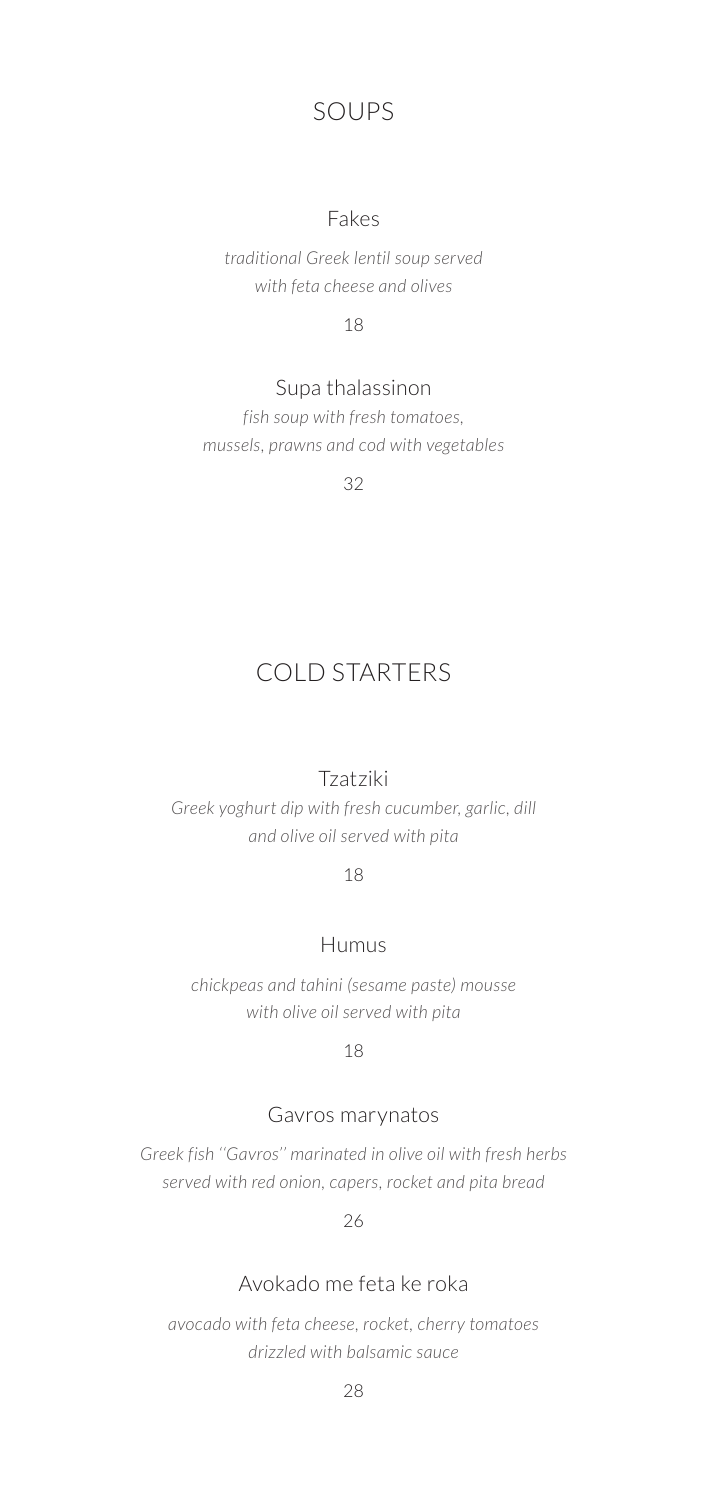# Hot Starters

Lukaniko me praso

*traditional Greek pork sausage with leek served with pita* 

 $20$ 

Spanakotyropitakia

*traditional Greek dumplings stuffed with spinach and feta cheese*   $20$ 

#### Feta psiti

*Greek feta cheese baked with tomato, red pepper, garlic and olive oil*  26

Gavros tiganitos

*fried Greek fish ''Gavros'' with lemon*  26

Keftedakia

*beef and lamb meatballs seasoned with garlic and mint served with tzatziki*  28

Halloumi

*grilled halloumi cheese with tomatoes, pita and basil sauce* 

30

Midia achnista me feta

*mussels cooked in white wine with feta cheese and garlic served with pita*  36

Oktapodaki scharas

*grilled octopus drizzled with olive oil, lemon and fresh herbs sauce served with potato salad* 

42

Kalamarakia tiganita

*fried squid served with tartar sauce*  42

Garides saganaki

*prawns with feta cheese and garlic, baked in tomato sauce*  42

Mezedakia (for 2 people)

*platter of hot Greek appetisers: - spanakotyropitakia, keftedakia, grilled halloumi cheese, shrimps served with tzatziki and pita* 

56

Pita bread - 6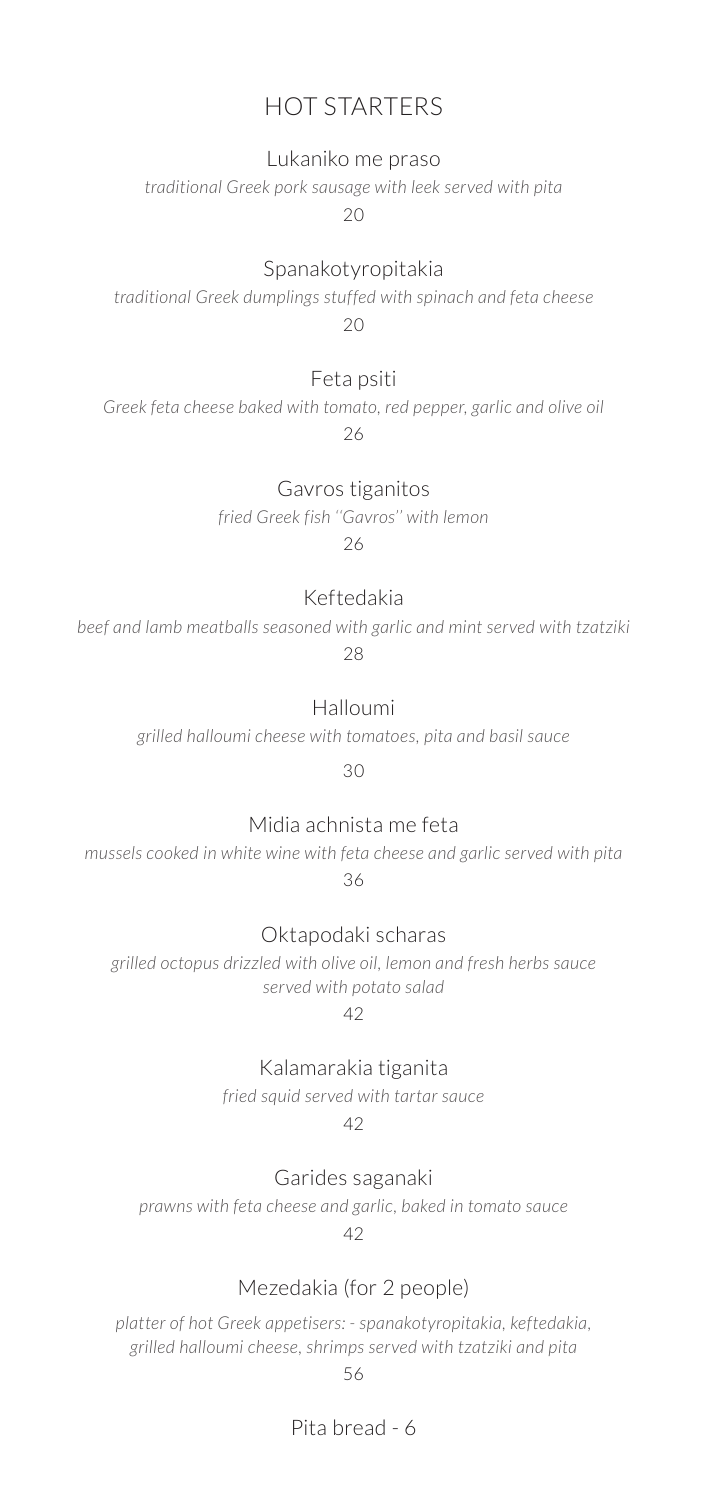# SAI ADS

## Salata El Greco

*mixed lettuces with halloumi cheese, roasted almonds and pomegranate sprinkled with a light honey vinaigrette sauce* 

32

## Horiatiki

*traditional Greek salad made from tomatoes, cucumber, red peppers, feta cheese and Kalamata olives with extra virgin olive oil* 

32

#### Mykonos

*lettuce with chicken, artichokes, figs and parmesan cheese* 

32

# Fishes and Seafood

#### Bakaliaros el Greco

*cod filet in tomatoes and onions served on vegetable risotto* 

52

## Kritharoto me garides

*orzo pasta with shrimps, fresh tomatoes and Parmesan cheese* 

52

#### Risotto Posejdon

*risotto with prawns, mussels and octopus seasoned with Greek saffron «Krokos Kozanis»* 

56

#### Tsipura scharas

*fresh grilled sea bream — whole or fillets, served with potato salad and grilled vegetables* 

74

## Garides scharas

*grilled King Prawns Black Tiger with olive oil, lemon and basil sauce served with grilled vegetables and rice seasoned with saffron* 

75

#### Oktapodi scharas

*grilled octopus with olive oil, lemon and fresh herbs sauce served with potato salad and vegetables* 

92

## Archipelagos (dla 2 osób)

*seafood platter - grilled sea bream, shrimps, octopus, fried calamari and mussels stewed in wine served with potato salad, vegetables, tartare sauce and olive and lemon sauce*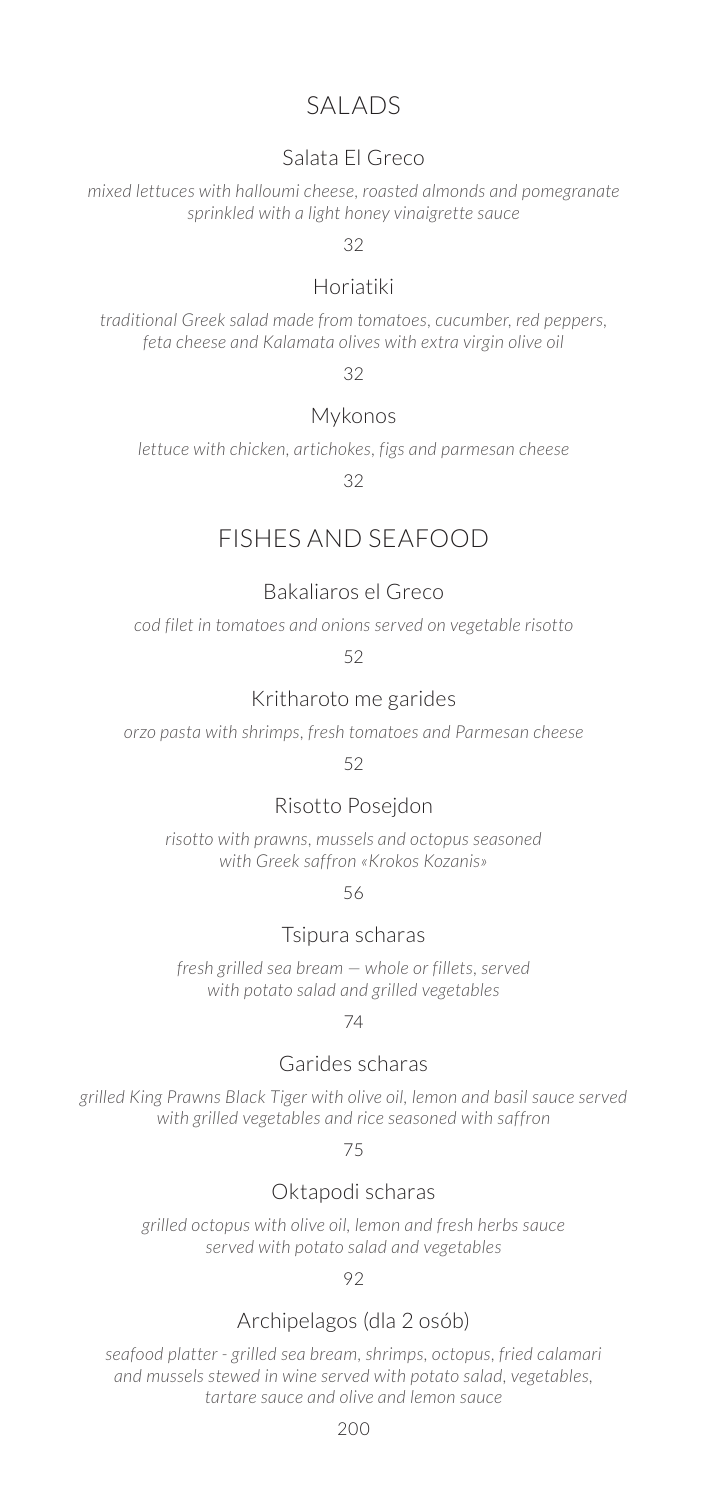# MAIN Courses

## Suvlaki kotopulo

*skewer made of marinated breast of chicken, peppers and onions served with homemade chips, pita and tzatziki* 

42

#### Sutzukakia

*grilled lamb and beef meatballs served with homemade chips, tomatoes, onion, pita and tzatziki* 

45

#### Psaronefri

*grilled pork tenderloin wraped in bacon with honey, garlic and rosemary sauce served with grilled vegetables, homemade chips*

45

#### Gyros

*real Greek gyros of Your choice: chicken or pork served with homemade chips, tomatoes, onions, pita and tzatziki* 

45

#### Musaka

*traditional Greek dish made of aubergines, potatoes and minced meat baked under béchamel sauce served with salad* 

45

#### Moscharaki kokinisto

*juicy beef stewed in red wine and aromatic tomato sauce baked with vegetables and graviera cheese, served with homemade chips* 50

## Arnaki el Greco

*lamb stewed in red wine with of cloves, cinnamon and nutmeg served on baked aubergine puree*

62

#### Souvlaki oriental

*shashlik of lamb sirloin, pepper, onion, served with french fries, grilled vegetables, pita bread and tzatziki*

78

#### Paidakia

*grilled lamb chops seasoned with Mediterranean herbs served with homemade fries, grilled vegetables and tzatziki* 

95

#### Antrykot - Polska 250g

*seasoned grilled rib eye steak served with fries and grilled vegetables*  120

## Mix grill (for 2 people)

*grilled meat platter - lamb chops, pork tenderloin, chicken skewer, Greek sausage, sutzukakia served with salad, homemade chips, pita, and tzatziki*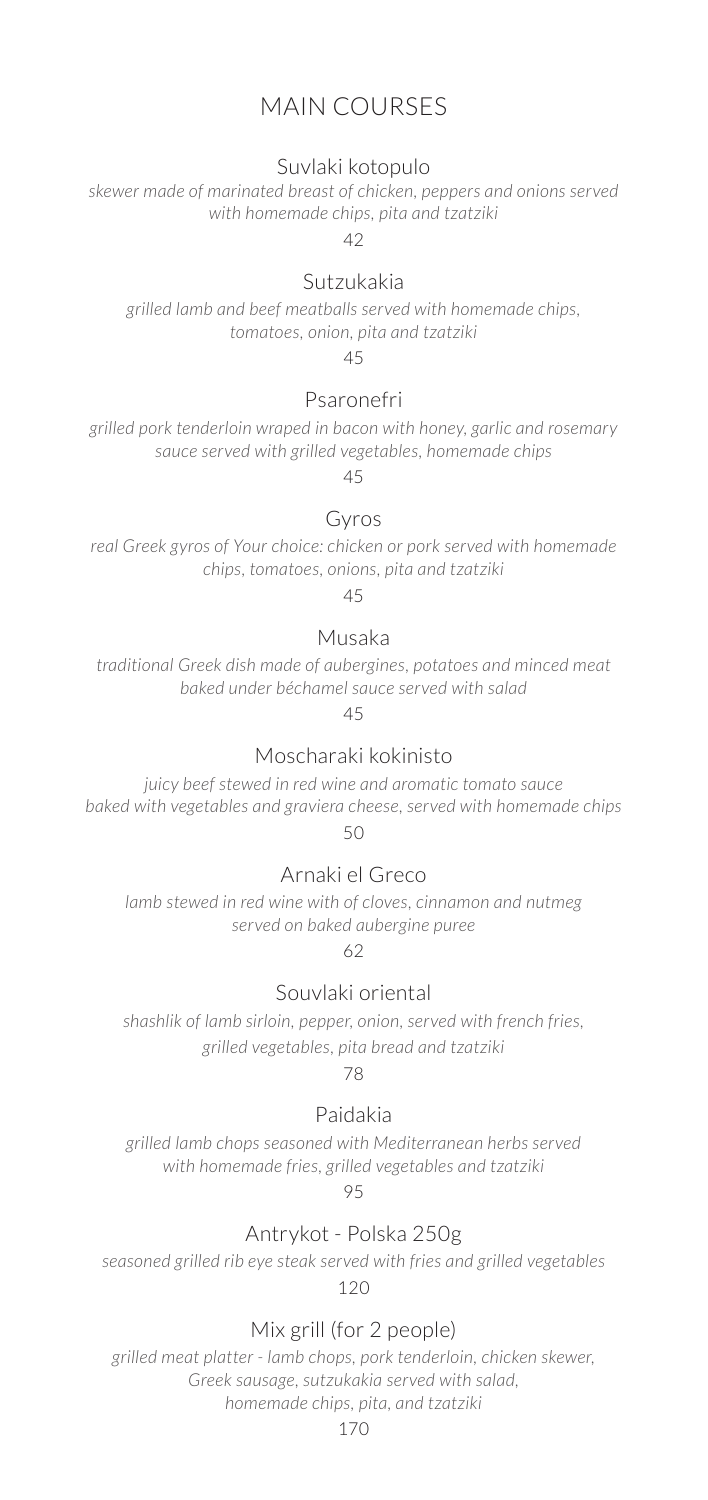# Vegetarian Dishes

#### Lindos

*courgettes, peppers, aubergine and mushrooms in tomato sauce, baked with feta cheese* 

36

## Lahanika scharas

*grilled vegetables: courgettes, red peppers, oyster mushrooms, aubergines, onions and tomato baked with humus and arugula*

36

#### Risotto me spanaki

*risotto with fresh spinach, spring onions, dill and parmesan* 

38

#### Canelloni

*canelloni stuffed with Greek cheeses: feta, haloumi, manouri and anthotiro baked with tomato sauce* 

 $40$ 

# **DESSERTS**

#### Giaourtomelo

*Greek yogurt with honey and figs stewed in Metaxa* 

#### 16

#### Portokalopita

*traditional Greek orange cake served with vanilla ice cream* 

 $20$ 

#### Sokolatopita

*original Greek chocolate cake served with vanilla ice cream* 

20

#### Profiterol

*puffs stuffed with cream topped with chocolate sauce and roasted almonds* 

 $20$ 

#### Baklawas

*traditional Greek cake stuffed with almonds and nuts served with ice cream* 

22

#### Tsis keik

*mascarpone cheesecake on the bed of cinnamon pastry with topped with cherries* 

22

All prices are in PLN. Service is not included. For groups of 6 or more persons we add service charge 10% of the total bill.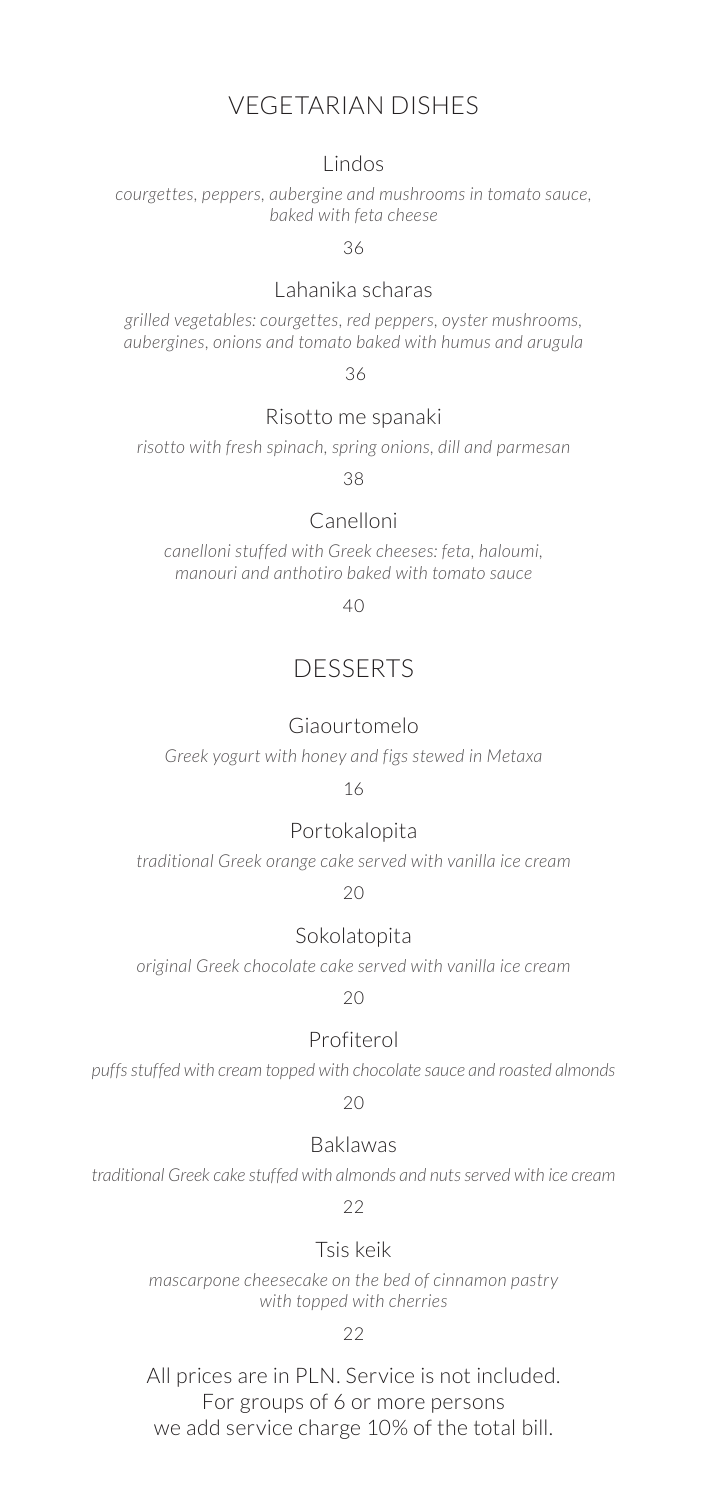# Cold Drinks

| Pepsi, Pepsi Max, 7UP, Mirinda, Schweppes Tonic          | (0, 21)           | 9  |
|----------------------------------------------------------|-------------------|----|
| Spring waterCisowianka<br>still, perlage, sparkling      | (0, 31)           | 9  |
| El Greco water<br>still, sparkling                       | $(0,751)$ 12      |    |
| Zagori<br>Greek natural water still                      | (11) 20           |    |
| Souroti<br>Greek natural water sparkling                 | $(0,751)$ 20      |    |
| Fresh juice<br>orange or grapefruit or mix               | (0, 251)          | 16 |
| Fruit juice Toma<br>apple, orange, tomato, black currant | (0, 251)          | 9  |
| Jug of fruit juice Toma                                  | (11) 30           |    |
| Lipton Ice Tea<br>peach, lemon                           | $(0, 251)$ 9      |    |
| Red Bull                                                 | $(0, 251)$ 22     |    |
| Lemonade<br>lemon, orange or grapefruit                  | (0,41)<br>(11) 29 | 14 |
| Greek pomegrante juice                                   | $(0,21)$ 22       |    |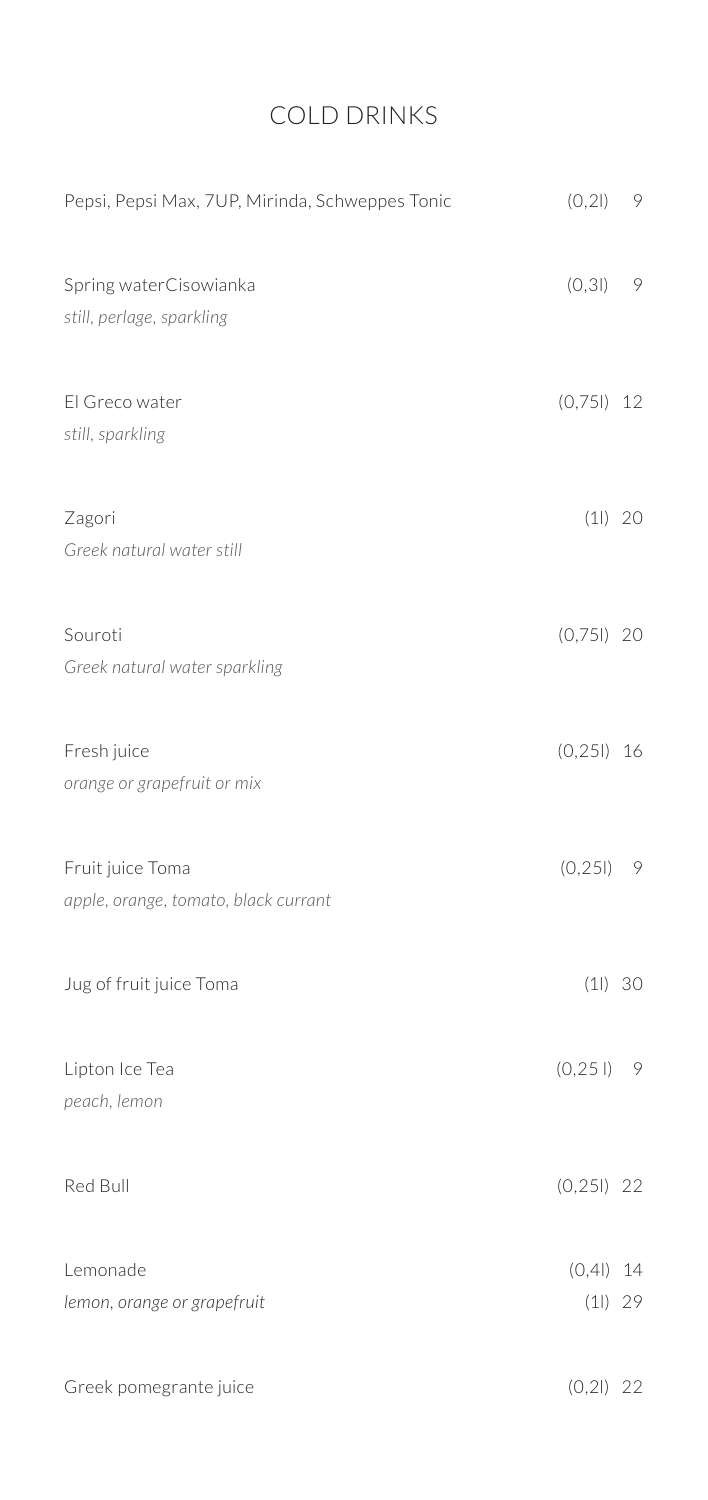## TEA AND COFFEE

Tea in a teapot 12

Greek tea with saffron 14

Tsai vounou (Greek mountain tea)

12

Winter tea - Apple Pie or Hot Spicy 18

> Fresh mint tea 16

> Hot lemonade 14

> > Espresso 10

Espresso Freddo

# 12

Coffee 12

#### Cappuccino

14

# Cappuccino Freddo 18

# Cafe latte

# 14

## Ellinikos

*Greek coffee traditionally percolated in a casserole* 

#### 12

#### Frappe

*nesca coffee served cold in a Greek way*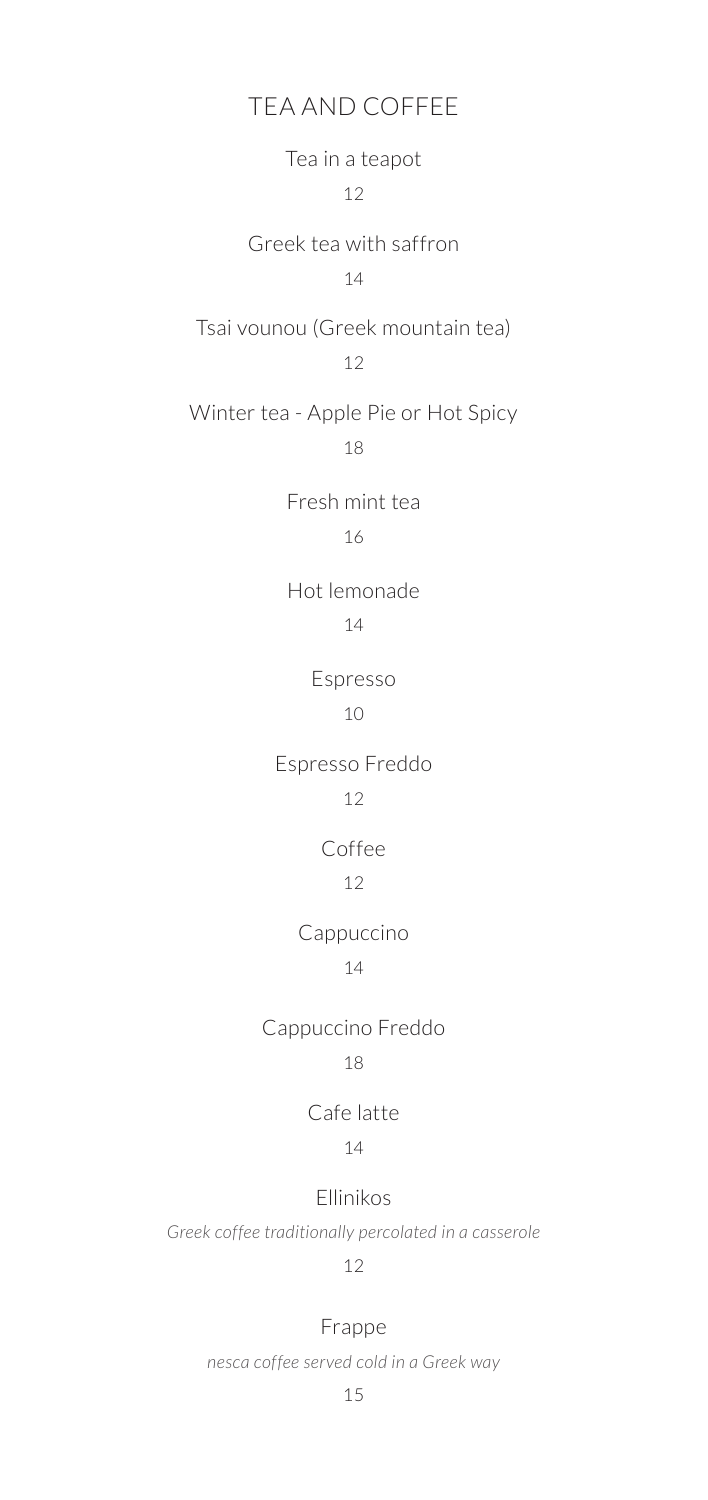# BEERS

| Amber Chmielowy Pils - draft beer | 0,31,10<br>$0,51$ 14 |  |
|-----------------------------------|----------------------|--|
| Amber Żywe                        | but. 0,51 16         |  |
| Amber Pszeniczniak/ wheat beer    | but. 0,51 16         |  |
| Amber Koźlak / strong bock beer   | but. 0,51 16         |  |
| Mythos - Greek beer               | but. 0,331 18        |  |
| Fix Hellas - Greek beer           | but. 0,331 18        |  |
| Bawaria 0%                        | but. 0,33l 16        |  |

# Traditional Greek Spirits

| Metaxa $5^*$                                                     | (40ml) 18                    |
|------------------------------------------------------------------|------------------------------|
| Metaxa $7^*$                                                     | $(40ml)$ 24                  |
| Metaxa 12*                                                       | $(40ml)$ 30                  |
| Ouzo                                                             | $(40ml)$ 12<br>but. 0,7  170 |
| Ouzo Plomari<br>Greek anise flavoured vodka from Lesvos island   | $(40ml)$ 16<br>but. 0,71 210 |
| Tsipouro Tsilili<br>traditional Greek alcohol                    | $(40ml)$ 18<br>but. 0,7l 250 |
| Rakolemo el Greco<br>hot tsipouro with honey, cinnamon and herbs | $(40ml)$ 16                  |
| Masticha<br>original taste Greek liqueur from Chios island       | $(40ml)$ 16                  |
| Tentoura                                                         | $(40ml)$ 16                  |
| Greek digestif, with cinnamon                                    |                              |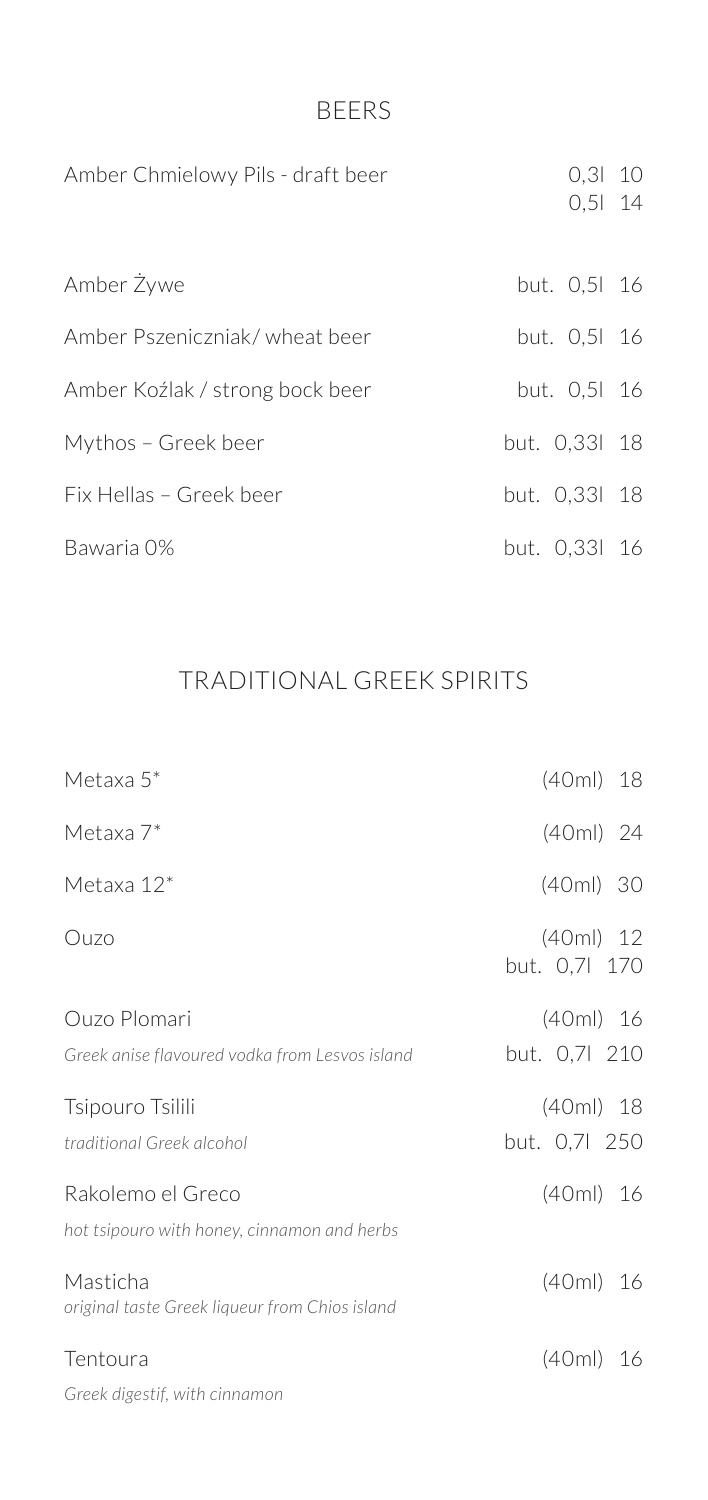# Vodka

| Amundsen                           | $(40ml)$ 14<br>$(0,71)$ 220 |
|------------------------------------|-----------------------------|
| Orkisz                             | (40ml) 17<br>$(0,71)$ 285   |
| Belvedere                          | $(0,71)$ 550                |
| Grey Goose                         | $(0,71)$ 550                |
| Beluga Noble                       | $(40ml)$ 30<br>$(0,71)$ 515 |
| Beluga Celebration                 | (40ml) 32<br>$(0,71)$ 540   |
| Beluga Transatlantic               | $(40ml)$ 34<br>(0,71) 600   |
| Beluga Celebration Special Edition | $(1,5)$ 1380                |
| Beluga Gold Line                   | $(0,71)$ 1400               |

# Flavored Vodka

| <b>Stock Prestige</b>                                                                                 | $(40ml)$ 14  |
|-------------------------------------------------------------------------------------------------------|--------------|
| citron, cranberry, grapefruit                                                                         | $(0,51)$ 140 |
| Saska                                                                                                 | $(40ml)$ 14  |
| purple plum, cherry with rum note, quince,<br>coffee and brandy, nuts and caramel, orange and bourbon | $(0,51)$ 140 |
| Zołądkowa Gorzka                                                                                      | $(40ml)$ 14  |
| traditional, black cherry, mint, fig                                                                  | $(0,51)$ 140 |
| Beluga Hunting Herbal                                                                                 | (40ml) 32    |
| Beluga Hunting Berry                                                                                  | (40ml) 32    |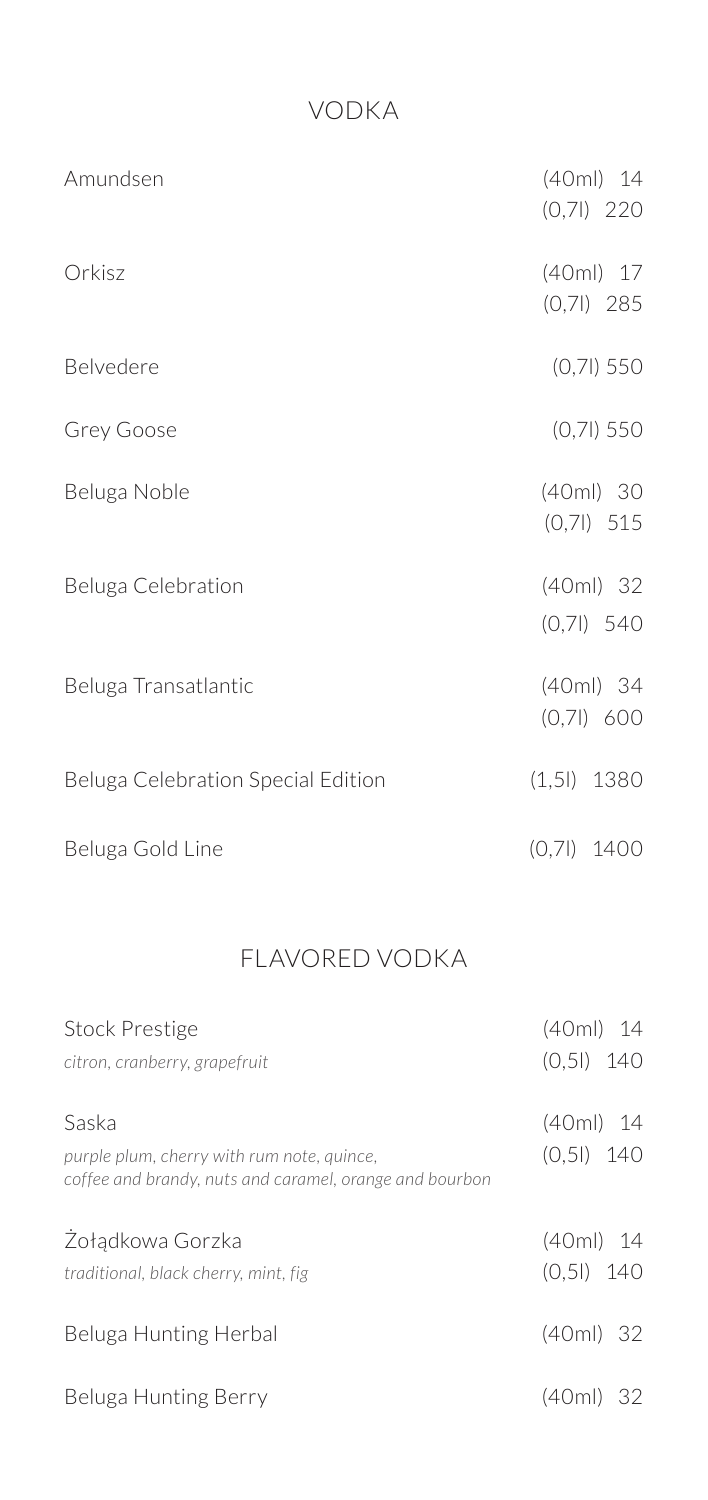# Bourbon

| Jim Beam White                                                            | $(40ml)$ 16<br>$(0,71)$ 220 |
|---------------------------------------------------------------------------|-----------------------------|
| Jim Beam Red Stag, Honey, Apple                                           | $(40ml)$ 18<br>$(0,71)$ 250 |
| Jim Beam Black                                                            | $(40ml)$ 19<br>$(0,71)$ 290 |
| Jim Beam Double Oak, Jim Beam Rye                                         | $(40ml)$ 20<br>$(0,71)$ 300 |
| Maker's Mark                                                              | (40ml) 22<br>$(0,71)$ 370   |
| WHISKY                                                                    |                             |
| Dewar's White Label, Dewar's 8 YO<br>Teacher's, Dubliner, Dubliner Liquer | (40ml) 18<br>$(0,71)$ 250   |
| Dewar's 12 YO, Chivas Regal 12 YO<br>Johnnie Walker Black Label           | (40ml) 25<br>$(0,71)$ 400   |
| Connemara Single Malt                                                     | $(40ml)$ 35                 |
| Aberfeldy 12 YO                                                           | (40ml) 35                   |
| Laphroaig Single Malt 10 YO                                               | $(40ml)$ 37                 |
| Bowmore Single Malt 12 YO                                                 | (40ml) 40                   |
| Auchentoshan Single Malt American Oak                                     | $(40ml)$ 40                 |
| Auchentoshan Single Malt 12YO                                             | (40ml) 40                   |
| Craigellachie 13YO                                                        | $(40ml)$ 48                 |
| Autmore 12YO                                                              | (40ml) 49                   |
| Auchentoshan Single Malt Three Wood                                       | $(40ml)$ 51                 |
| Chivas Regal 15 YO                                                        | $(40ml)$ 51                 |
| Aberfeldy 16YO                                                            | (40ml) 65                   |
| Hibiki Harmony Japan                                                      | (40ml) 75                   |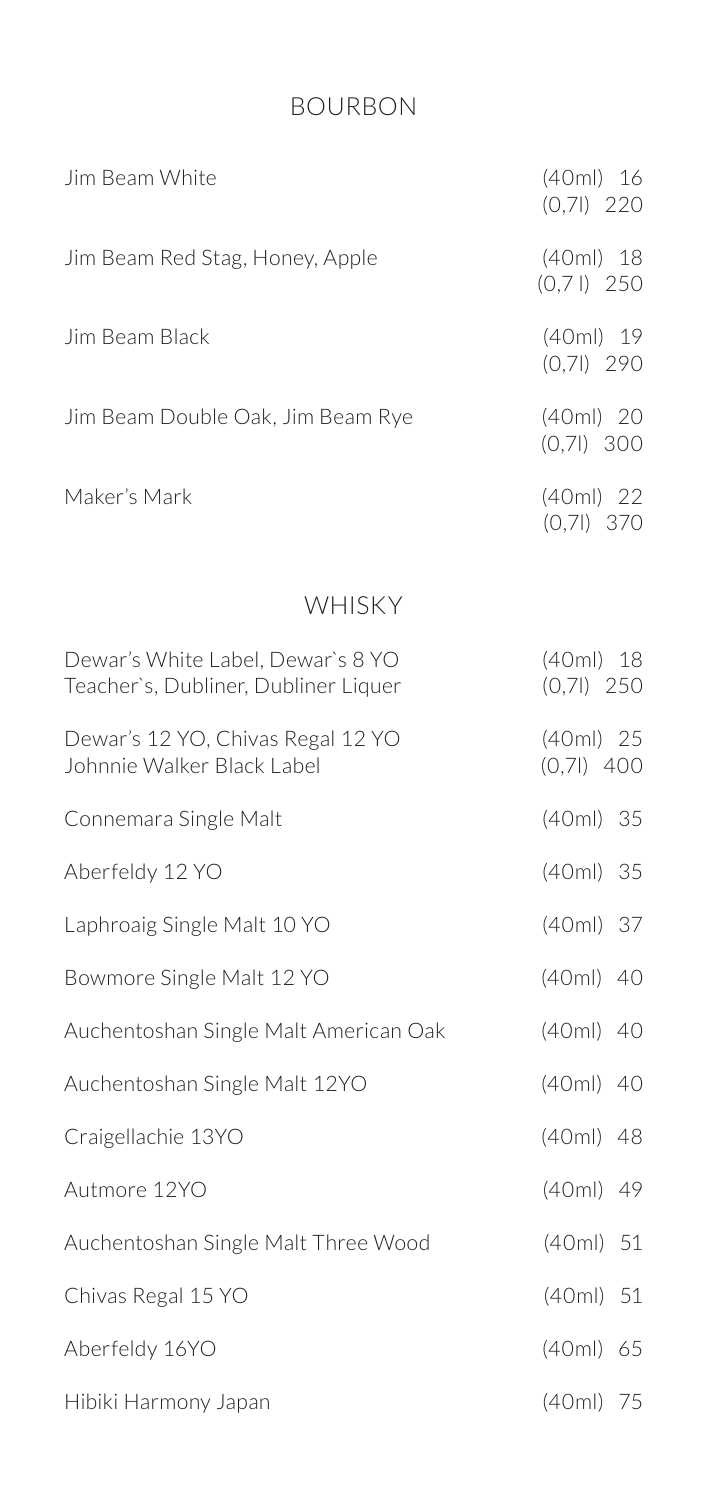# Other Spirits

| Bacardi Carta Blanca                               | $(40ml)$ 18<br>$(0,71)$ 250 |
|----------------------------------------------------|-----------------------------|
| Bacardi Carta Negra                                | $(40ml)$ 20                 |
| Bacardi Spiced                                     | $(40ml)$ 20                 |
| Bacardi Carta Oro                                  | (40ml) 20                   |
| Bacardi 4 Anos                                     | $(40ml)$ 23                 |
| Bacardi 10 Anos                                    | $(40ml)$ 30                 |
| Pyrat XO Rum                                       | $(40ml)$ 30                 |
| Dictator Rum 12 YO                                 | (40ml) 35                   |
| Dictator Rum 20 YO                                 | $(40ml)$ 43                 |
| Tequila<br>Salitos Silver, Salitos Gold            | $(40ml)$ 22<br>$(0,71)$ 330 |
| Tequila Patron Silver                              | (40ml) 39                   |
| Gin Bombay Sapphire                                | $(40ml)$ 22<br>$(0,71)$ 350 |
| Larios 12 Mediterranea Premium Gin                 | (40ml) 25                   |
| Larios Rose Mediterranea Premium Gin               | (40ml) 25                   |
| Roku Japanese Craft Gin                            | (40ml) 27                   |
| Colombian Gin Ortodoxy                             | $(40ml)$ 32                 |
| Stock 84                                           | (40ml)<br>16                |
| Courvosier VS                                      | (40ml)<br>37                |
| Stock XO                                           | (40ml)<br>23                |
| Jegermeister                                       | (40ml)<br>20                |
| Martini<br>Fiero, Bianco, Rosso, Rosato, Extra dry | (80ml)<br>14                |
| Martini Riserva<br>Ambrato, Rubino                 | $(80ml)$ 20                 |
| Martini Riserva Bitter                             | (80ml)<br>20                |
| Malibu, Cointreau, Bailey's, Passoa                | (40ml)<br>16                |
| St. Germain                                        | (80ml) 27                   |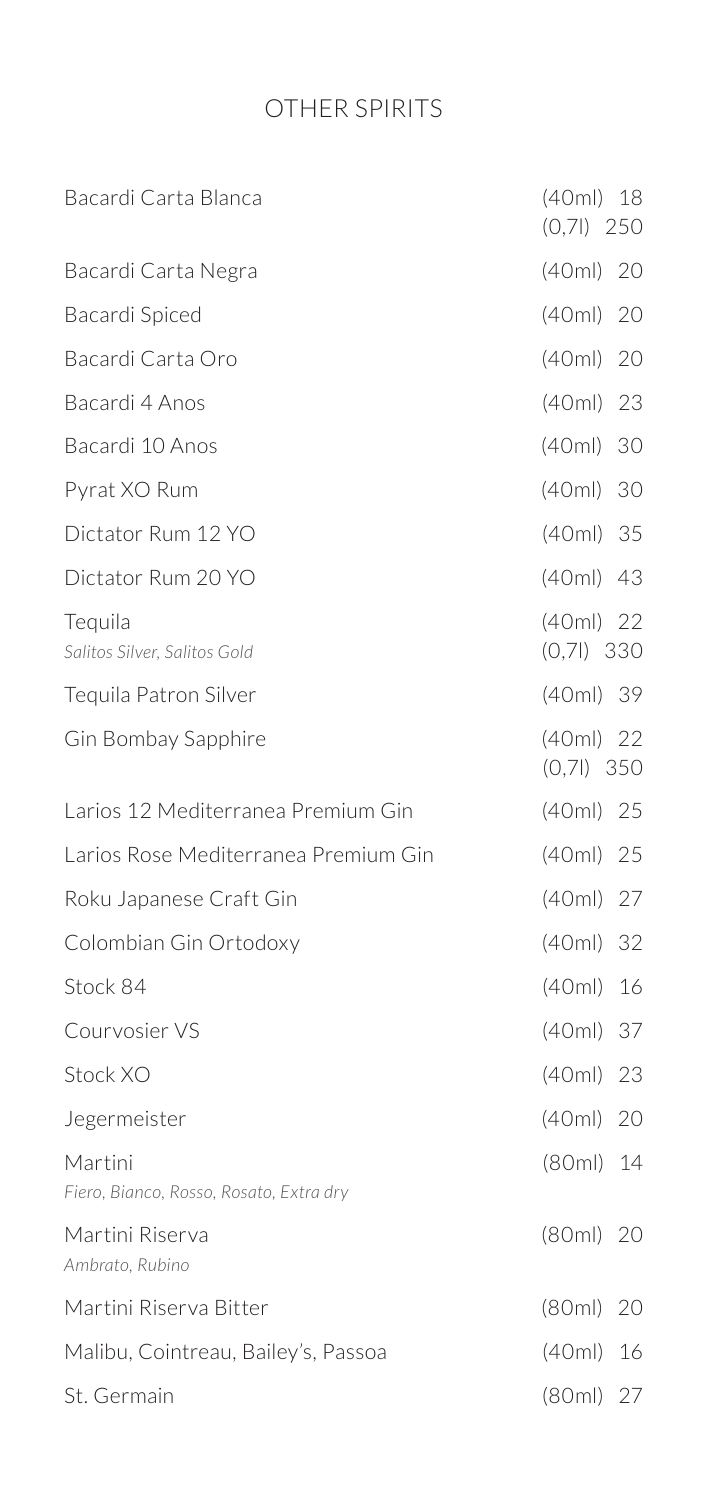# Cocktails

## Martini Fiero Tonic

*Martini Fiero/Tonic/Orange* 

22

## Dewar's Pepsi

*Dewar's/Pepsi* 22

## Bacardi Cuba Libre

*Bacardi Carta Oro/Pepsi/Lime*

26

## Hugo

*St. Germain/Prosecco/Sparkling water/Mint /Lime* 27

## Punisher

*Dewar's 8YO/Passion fruit/Angostura/Beer* 27

Wódka Sour

*Amundsen/Angostura/Egg white* 27

## Cool Cucumber

*Amundsen/Triple Sec/Orange bitter/Cucumber/Egg white* 29

Martini Spritz

*Martini Riserva Bitter/Prosecco/Sparkling water/Orange*

29

## Whisky Sour

*Dewars's/Angostura/Egg white*

29

Martini Negroni

*Martini Rubino/Martini Riserva Bitter/Bombay Sapphire*

29

Amundsen & Roses

*Amundsen/Rose/Grejfrut bitter/Tonic*